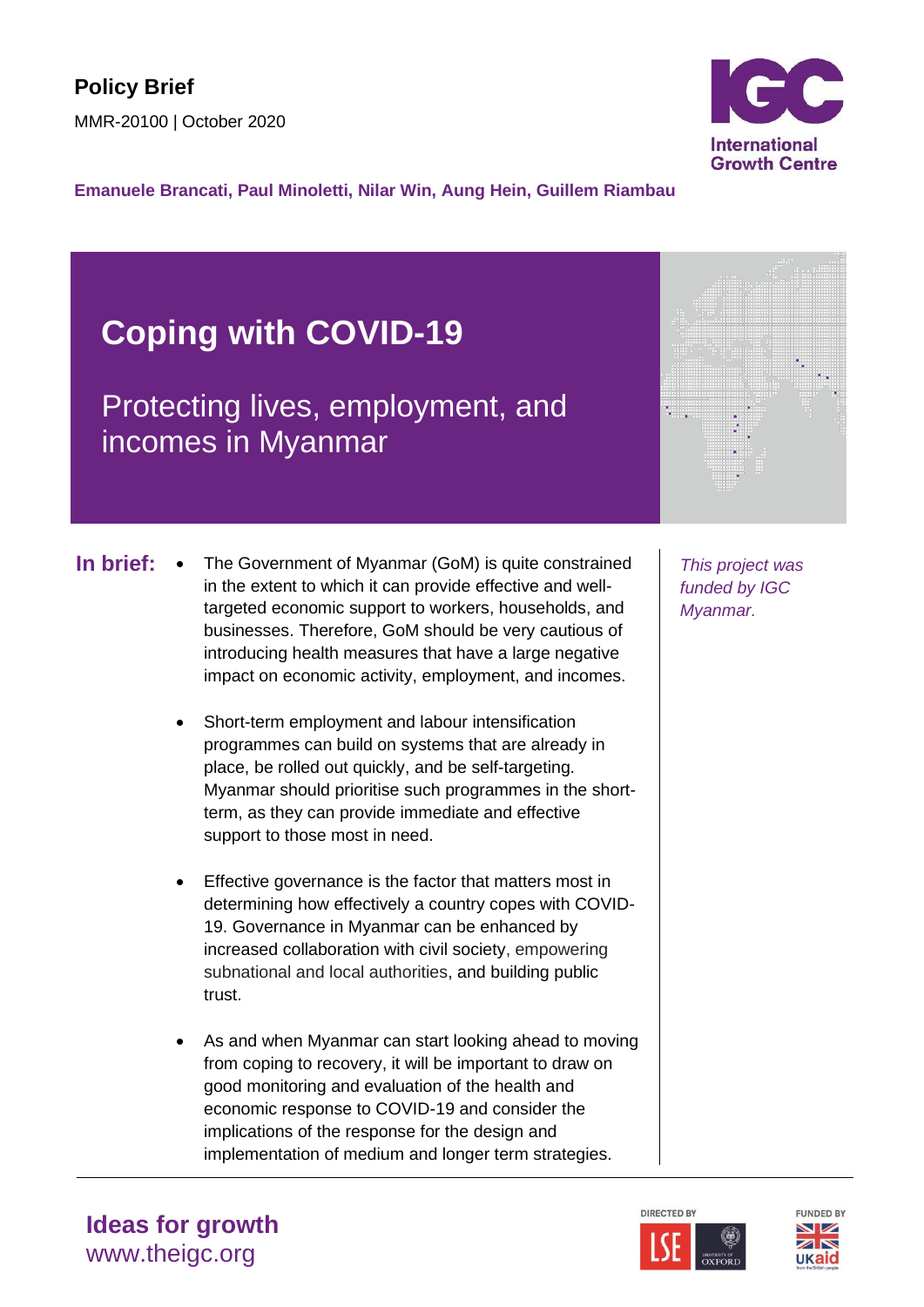# **Context**

Myanmar has already experienced significant economic shocks as a result of COVID-19, due to both domestic and international effects. GDP growth for 2019/20 will be much lower than had been anticipated, and Myanmar may even go into recession. Some areas of the economy have been particularly badly affected, such as tourism, manufacturing, and remittances.

In April 2020 the Government of Myanmar (GoM) introduced a range of domestic restrictions on peoples' movement and economic activity and then, in the context of low rates of infection, was able to relax many of them. But after a second and much larger wave of cases started in August 2020 new restrictions have been enforced leading to renewed major economic disruptions. Further, Myanmar continues to be affected by international economic effects, e.g. a reduction in foreign tourists to Myanmar, restrictions on Myanmar migrants working in recipient countries, difficulty in accessing certain imports, barriers to exports, declines in foreign investment, and an overall global decline in aggregate demand.

Going forward, there remains a high level of uncertainty around the factors influencing virus transmission for COVID-19, a high level of uncertainty about the development of the pandemic around the world, and a high level of uncertainty for the global economic outlook. In addition, it is clear that how consumers change their behaviour with respect to issues such as visiting public spaces, and how much money they spend and what they spend it on, will play a huge role in determining the overall impact of COVID-19 on the Myanmar economy. All of this means that it is not possible to accurately predict the economic and health situation of Myanmar in 3 months', 6 months', or 1 years' time.

In the context of such a high level of uncertainty, it is more important than ever that policymaking in Myanmar is flexible, well-informed, and able to respond quickly to emerging trends. In particular and because GoM is quite constrained in the extent to which it can provide economic support to workers, households, and/or businesses, it will need to be very cautious about introducing health measures that have a large negative impact on economic activity, employment, and incomes. The social costs of health measures also need to be considered, for example increased domestic violence and child abuse as a result of stay-at-home orders, or negative social and educational impacts on children if schools are closed for extended periods. Clarity of communications and messaging to the public about the health situation, what is and what is not safe, what appropriate behaviour to follow, and about planned support measures will also be very important in building trust and influencing consumer behaviour.

# **COVID-19 Economic Relief Plan (CERP)**

On 27 April 2020 GoM published, 'Overcoming as One: COVID-19 Economic Relief Plan' (CERP). CERP has a broad scope and effectively covers the main areas for which economic and other interventions are needed in response to COVID-19. In many cases the proposed actions outlined in CERP were very clear and could be implemented quickly. In other cases, further work has been required to clarify which policies and programmes should be prioritised for funding, and how they should be implemented. It is also important to carefully monitor the implementation and impact of actions under CERP so that modifications to the plan and future actions can be made, as needed, and to ensure transparency and accountability.

For CERP's goals one and two (improving the macro-economic environment and easing the impact on the private sector), the Central Bank of Myanmar has implemented a range of actions to provide a monetary stimulus to the economy. GoM has also implemented a range of fiscal measures including offering tax relief, credit support and loan relief, and simplification of processes for investment and trade. Some of these measures will need to be continued and even expanded including: ensuring that farmers have access to liquidity in time for planting and harvesting seasons; working with neighbouring countries to keep border trade in agricultural inputs and products flowing; and promoting the creation of 'safe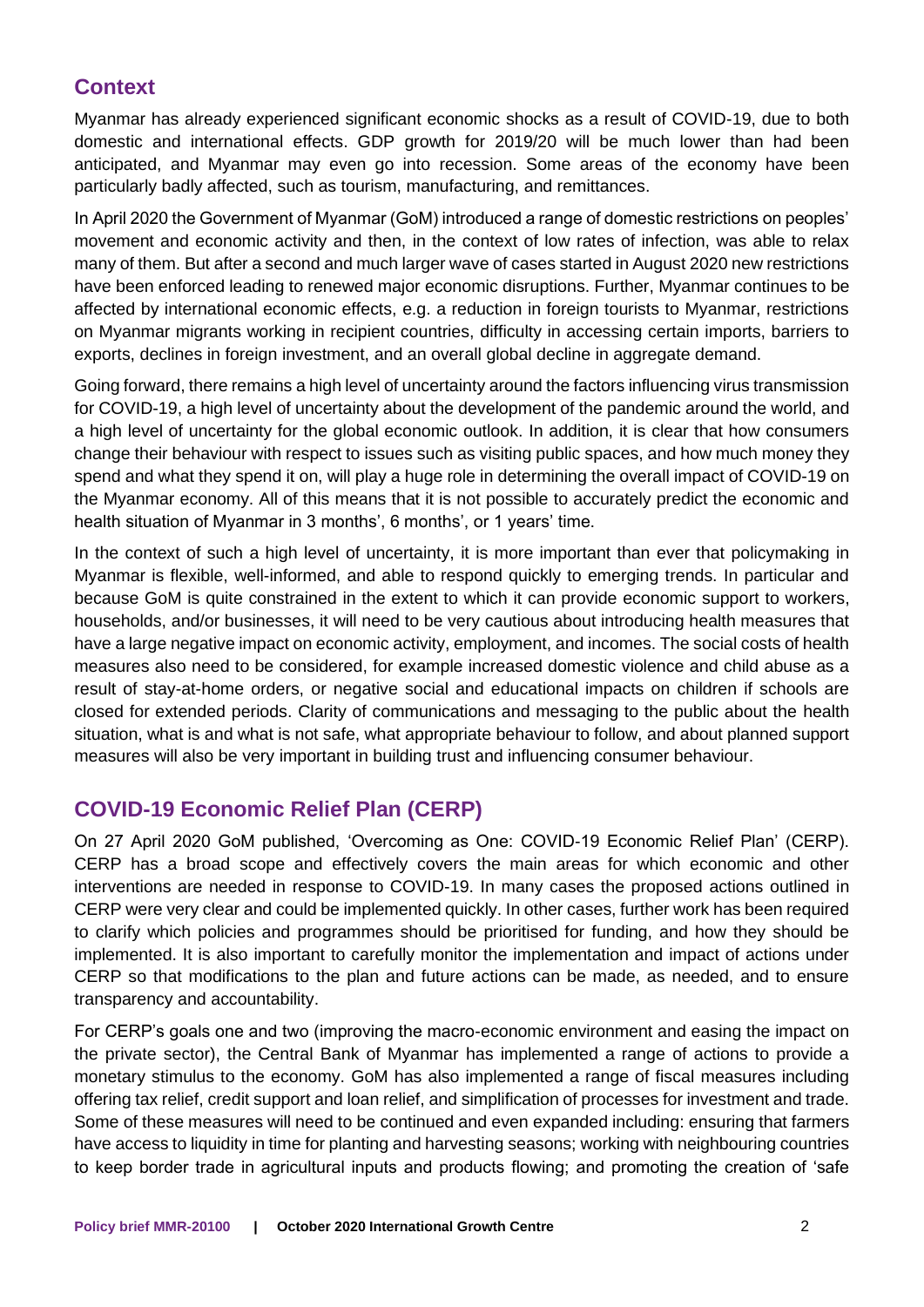corridors' or 'travel bubbles' for tourists from neighbouring countries with very low levels of COVID-19. In developing and implementing further such measures, it will be important to ensure that small and medium enterprises and those operating in the informal sector are both aware of the measures being offered by the government and able to benefit from them. GoM also needs to be cautious in providing additional tax incentives and should ensure that these are only for a limited time period, especially given that in recent years one of the biggest barriers to GoM improving tax collection has been the increasing number of tax incentives available to businesses under various laws and policies, whose effectiveness has often not been verified.

For CERP's goals three and four (easing the impact on workers and households), unemployed workers that are covered by the Social Security Board (SSB) have already benefited from a range of support measures, and the provision of up to 150 units of free electricity per month to all households connected to the electrical grid has been extended through to December 2020. However, only 6% of the labour force is covered by SSB and poor and vulnerable households are considerably less likely than average to be connected to the electrical grid. Cash transfers, in-kind transfers, and employment programmes all have much greater potential to benefit households that are most in need of assistance. In this regard the General Administration Department's (GAD) programmes first to distribute food rations during Thingyan and then to provide cash transfers to deserving households (including those that may inadvertently have been excluded from the initial food distribution) were all well-intentioned efforts to target relief to the poorest and most vulnerable households from which valuable lessons can be drawn to inform future programming, especially in ensuring that the assistance is provided to those most in need. Similarly, the public employment programme implemented by the Department of Rural Development (DRD) in 3,500 villages across Myanmar between June and September 2020 represents another step to try to support many of the poorest and most vulnerable households.

Finally for CERP's goals five, six and seven (promoting innovative products and platforms, health care system strengthening, and increasing access to COVID-19 response financing), it is already clear that the transition to a more digital environment in Myanmar is being accelerated with the adoption of more digital services to help reduce social interactions. GoM has also been able to reallocate part of the existing budget in support of COVID-related measures and to mobilise additional external financing. A substantial proportion of the additional financing will go to strengthen the capacity of the healthcare system to deal with the COVID-19 pandemic, including improvement of quarantine and other healthcare facilities, importation of key medical products, and preventive measures such as disinfection, establishment of handwashing stations, and lockdowns as and when needed. Policymakers should carefully evaluate whether the benefits to be derived from each potential health policy aimed at stopping the spread of COVID-19 are worth the economic and social cost that these measures may entail.

| Table 1: Goals and main strategies of CERP.                                                                     |                                                                                                                                                                                                                                                   |
|-----------------------------------------------------------------------------------------------------------------|---------------------------------------------------------------------------------------------------------------------------------------------------------------------------------------------------------------------------------------------------|
| Goal                                                                                                            | <b>Main strategies</b>                                                                                                                                                                                                                            |
| Goal 1: Improve macroeconomic<br>environment through monetary stimulus                                          | Lower interest rates, lower minimum reserve requirements                                                                                                                                                                                          |
| Goal 2: Ease the impact on the private<br>sector through improvements to<br>investment, trade & banking sectors | Loan fund for MSMEs; corporate income and commercial taxes<br>deferral; provision of cash or loans to smallholder farmers for<br>input purchases; simplified procurement, approval and import<br>processes; reducing the need for export licenses |
| Goal 3: Easing the impact on laborers<br>and workers                                                            | Extend terms of healthcare benefits for SSB members,<br>implementation of community infrastructure projects                                                                                                                                       |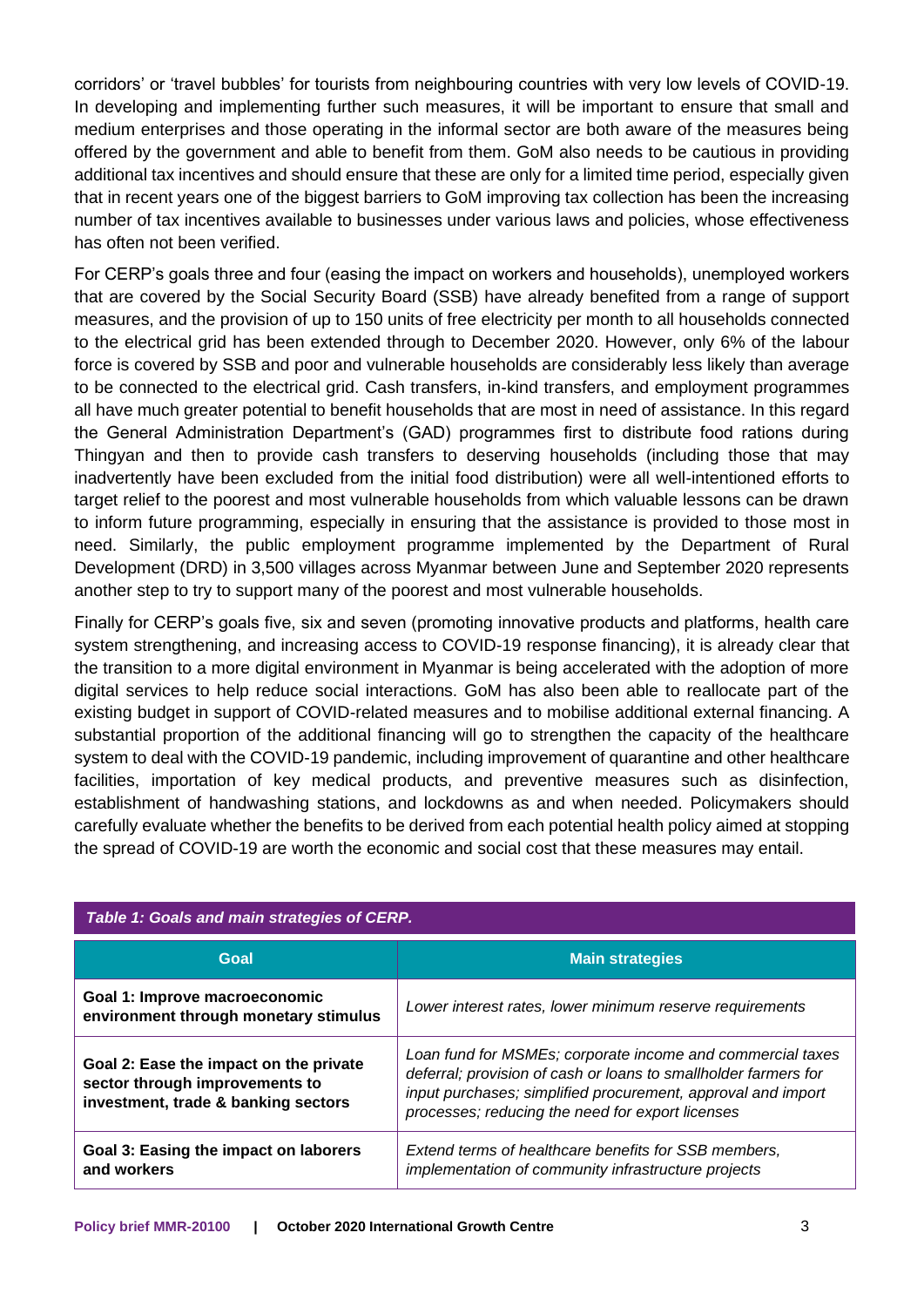| Goal 4: Easing the impact on households      | Subsidised electricity for households, cash, and in-kind<br>transfers |
|----------------------------------------------|-----------------------------------------------------------------------|
| <b>Goal 5: Promoting innovative products</b> | Promotion of mobile, wire, and card payments and of e-                |
| and platforms                                | commerce                                                              |
| Goal 6: Health care systems                  | Upgrade of health and quarantine facilities, recruitment of           |
| strengthening                                | medical personnel, importation of medical products                    |
| Goal 7: Increase access to COVID-19          | Budgets reallocation and increase the COVID-19 Fund and               |
| response financing                           | Contingency fund                                                      |

*Source: Adapted from Overcoming as One: COVID-19 Economic Relief Plan.*

# **Minimising the spread of COVID-19**

Promoting good hygiene and social practices is a low-cost intervention with a potential high impact and does not require the collection of data to verify whether it produces benefits or not. Prompt identification and isolation of positive cases is a key strategy to contain the contagion. Myanmar should continue increasing the number of tests it is conducting and adopt alternative approaches, such as targeted and pooled testing, when more general testing is not possible. In order to contain the spread of COVID-19, almost every country in the world has enforced, with different degrees of strictness, some kind of social distancing and mask wearing. Stricter measures such as lockdowns are likely to do more to directly limit the spread of COVID-19, but the social and economic costs that these entail must be carefully considered, for example if people are forced to stay at home without any source of income. As several candidate vaccines are already undergoing clinical evaluation, GoM should also start working with partners to secure access to the vaccine once it is ready and safety is assured. GoM should also promote public education about the potential vaccine to avoid disinformation and distrust among the population and take all the preliminary steps to ensure a proper mass vaccination campaign.



*Source: Authors' summary.*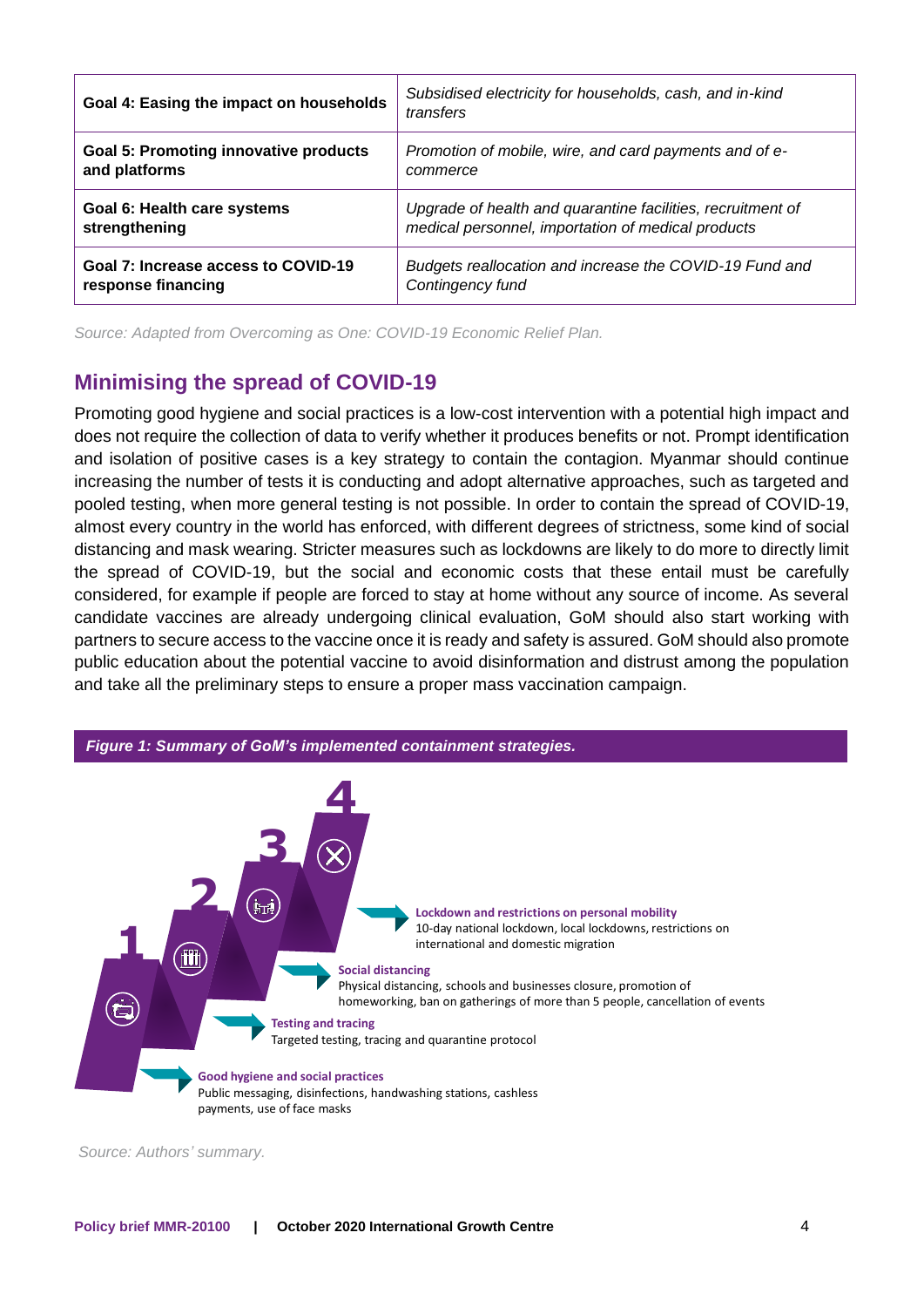# **Protecting vulnerable households**

Myanmar currently has a very limited social protection system, which does not have the capacity to fully cushion the economic shocks experienced as a result of COVID-19. It is important that GoM continues to expand its social protection system in a coordinated and effective manner both to help households deal with the immediate impact of the COVID-19 crisis, and to strengthen the foundation for longer term security and poverty reduction. Cash and in-kind transfers to poor and vulnerable households and employment schemes are policy instruments that can help meet these immediate and longer-run goals. If implemented well, they can effectively target GoM's resources towards households that are most in need of assistance.

#### **Cash and in-kind transfers**

- Universal transfers are not affordable for Myanmar, and targeted transfers should be preferred – as in the case of GAD's food rations and cash transfer programmes. However, targeting is not easy, as has been clearly shown with the food rations programme where 19% of poorer households from the bottom welfare quintile received the transfer but 14% of the richest households from the top quintile also received the transfer. Going forward it is important that targeting is seen as fair, transparent, and reaching those in need. Important aspects of this include (but are not limited to):
	- $\circ$  Deciding on how much funding to allocate to each state/region, township and ward/village tract can be performed by GoM and its agencies, relying on detailed data, including the Multidimensional Disadvantage Index.
	- $\circ$  Identifying beneficiary households within each ward/village tract is best done by a group of people within that community, such as the ward/village tract administrators, 100 household heads, leaders from parahita organisations, and religious leaders. A minimum level of female representation in these groups should be required.
	- $\circ$  The group of people within each ward/village tract that are responsible for identifying beneficiary households should be given clear budget ceilings, telling them how exactly many households they should identify, as well as identification criteria to ensure transparency and accountability.
- Given the fact that in-kind transfers can be implemented in a one-off fashion, or whenever required, without any long-term fiscal implication, they represent a useful policy tool to support the population in cases of food availability issues, due to supply chain disruptions or restrictions.
- Cash transfers can also be used as a one-off substitute for in-kind transfers. But if these transfers are one-off (or temporary), this needs to be clearly communicated so that recipients understand that the transfers are of an emergency nature and not the start of a more regular programme. Regular cash transfers represent a much larger and long-term fiscal commitment than one-off or temporary cash transfers for the government. Accordingly, regular cash transfers need to be very carefully designed – which is typically not feasible in situations of emergency.

#### **Employment schemes**

• In the short run, given the difficulties in quickly setting up and administering long-term nationwide public works programmes, GoM should promote short-term locally implemented public works programmes and labour intensification of government infrastructure spending. Such programmes can employ large numbers of daily-wage workers in a broad range of activities (e.g.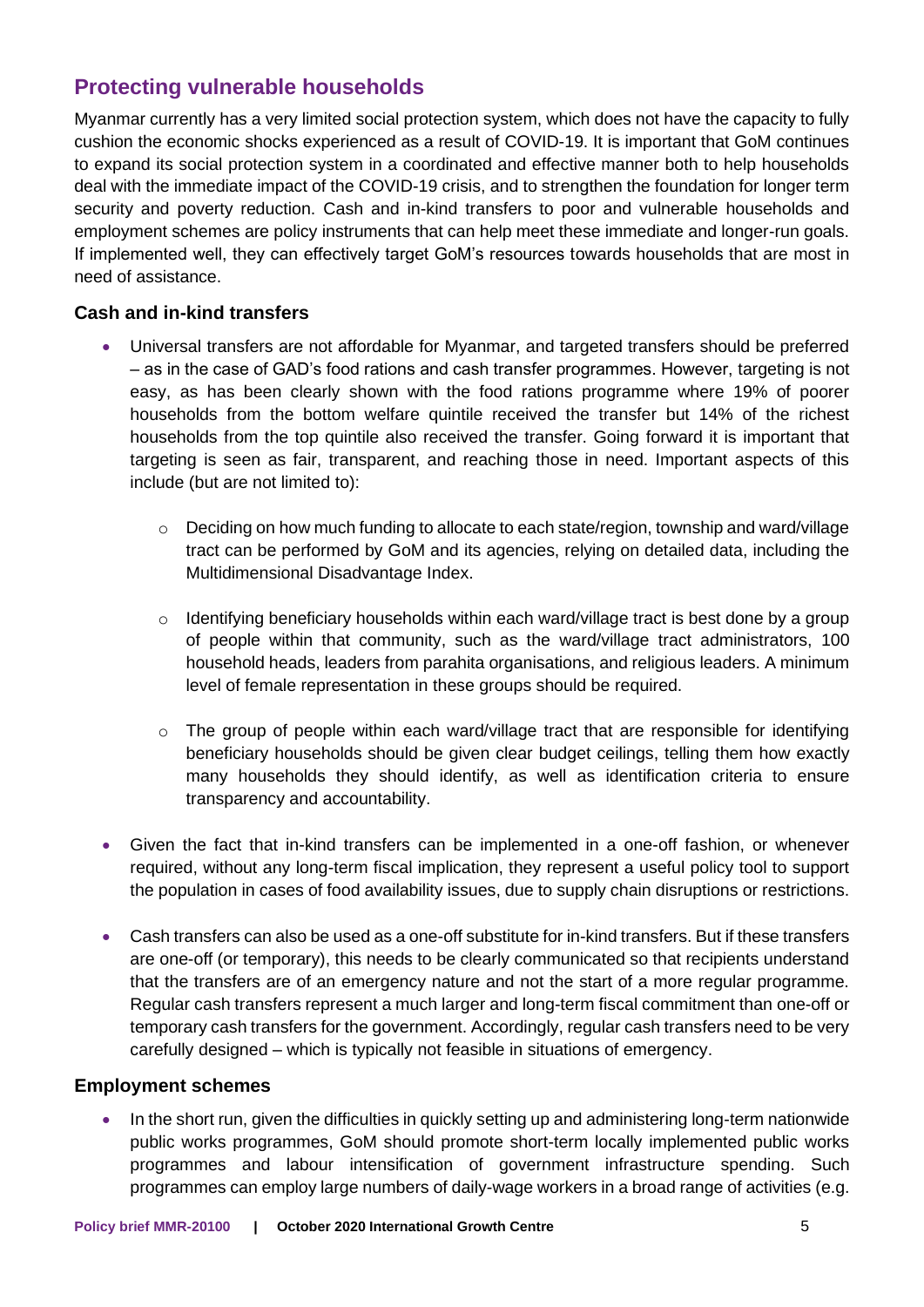local road and irrigation construction and maintenance; planting community forests; street cleaning and street painting; and other types of small-scale infrastructure). The public employment programme being implemented by DRD is a specific example.

- Such programmes do not need to be targeted specifically towards certain types of people, such as those from certain occupations, those that have lost their jobs, or returning migrants. Indeed such programmes can be self-targeting and require just that careful attention is paid to setting the wage rate – in low wage areas the daily wage should be the legal minimum wage (MMK 4,800), and in higher wage areas it should reflect the local prevailing wage. These types of programme should be supported in both rural and urban areas.
- In the long-run, GoM should consider introducing a nationwide Public Works Programme that guarantees a certain amount of daily wage work for those that want it and that can help address the massive deficit in local infrastructure in Myanmar. Such a programme is expensive, and quite complicated to run, but can have significant benefits. The decision on whether to implement such a programme should consider how it would relate to improving the social protection system, and what it can contribute to decentralisation goals.

The size of the COVID-19 outbreak in Myanmar makes it unlikely that the emergency will be over in a short period of time. Differently from other policy instruments such as cash transfers and a nationwide Public Works Programme, short-term employment and labour intensification programmes can build on systems that are already in place, be rolled out quickly, and be self-targeting. It is therefore recommended that GoM increases the priority given to such programmes in the short-term, as they can provide immediate and effective support to those most in need.

#### **Digital delivery of transfers and payment of wages**

Digital delivery of transfers and payment of wages offers a number of potential benefits compared to physically transferring cash, including the reduction of administrative costs and corruption. However, it is not yet appropriate to only provide cash transfers and wage payments digitally. Thus, future cash transfers and employment schemes should adopt an approach tailored to the context.

- In locations where there is easy access to digital payments agents or high penetration of formal bank accounts, the first preference is to provide transfers and pay wages digitally. However, households and workers should also have the option to receive physical cash if they are not able to receive such transfers and payments digitally.
- In locations where there is not easy access to any source of digital payment physical cash transfers and wage payments will need to be used. Fortunately, a rapidly increasing proportion of the country now has the potential for digital access.

GoM should continue its work with private providers to rapidly expand the networks of digital payments agents in Myanmar and promote financial inclusion.

### **Strengthening governance**

As is increasingly apparent from experience across the globe, effective governance perhaps more than overall level of development is the factor that matters most in determining how effectively a country copes with COVID-19. In this regard, GoM has clearly recognized that coping effectively with COVID-19 will require a whole of government approach and good coordination both across agencies and between different levels of government. Dedicated COVID-19 response committees have been put in place at union, state/region, district, and townships levels of the state to help provide for coordination of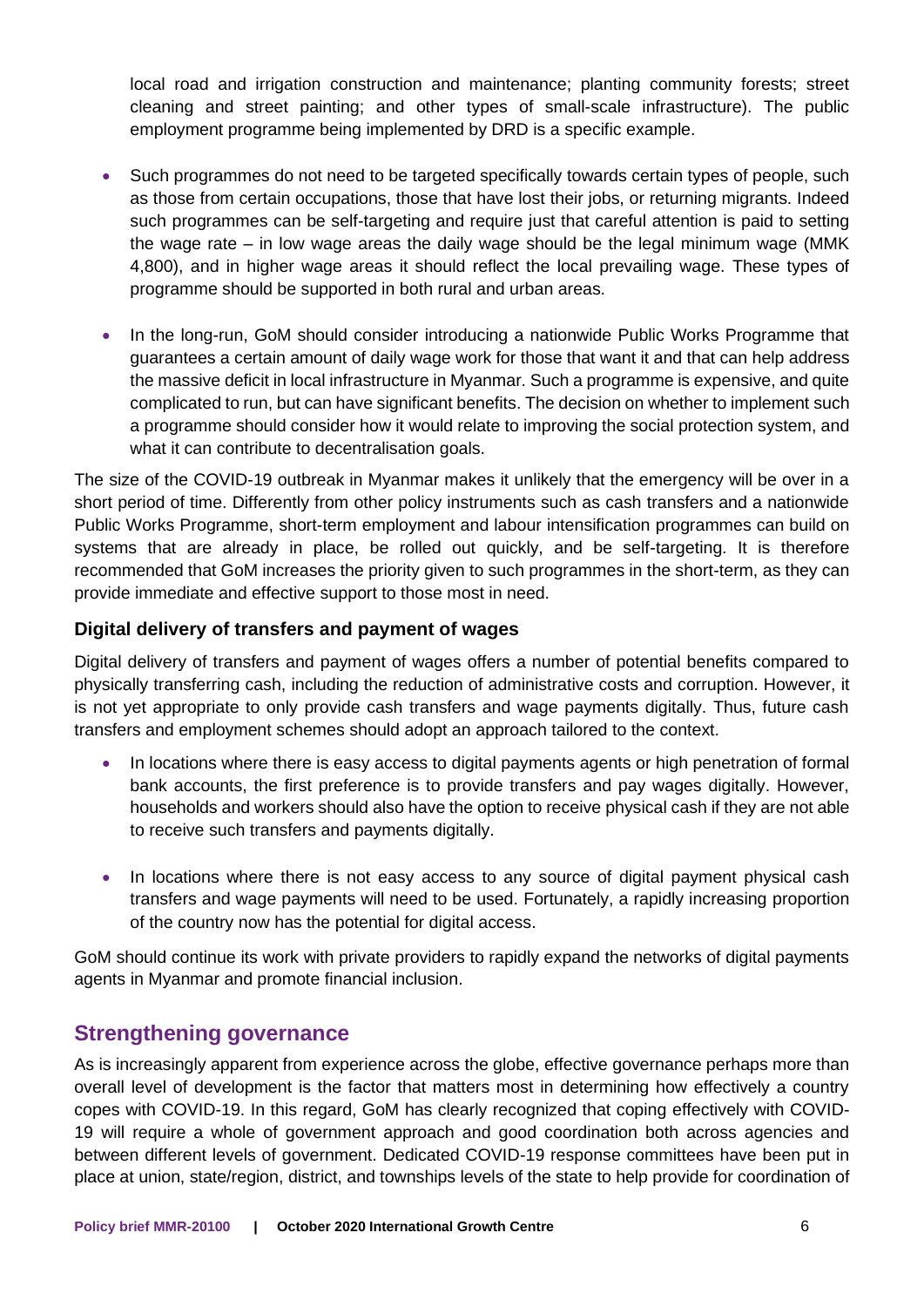different government bodies and in some cases with non-government entities as well. For Myanmar to experience the full benefits of these committees it is important to ensure that civil society organisations and religious leaders are properly represented on all committees and that ethnic health organisations are also represented in areas in which they operate. Civil society organisations, community-based organisations, and religious networks are highly trusted by citizens and already play a large role in providing basic services. Cooperating more thoroughly with them in the response to COVID-19 can help with the immediate response and contribute to greater cooperation on other aspects of governance in the future. Effective coordination with other external stakeholders including international donors is also of critical importance.

Within the existing structure of committees and agencies, giving greater authority to subnational and local authorities is likely to improve the overall ability of the system to cope with the COVID-19 pandemic. Relative to other countries Myanmar is a highly centralised country with around 90% of total government spending controlled by the union government. Moreover, at the township level where much government spending actually takes place, the spending of line departments is tightly controlled by line ministries in Nay Pyi Taw and there is very little coordination between line departments. As with many aspects of economic and social life in Myanmar, the COVID-19 crisis is having different kinds and degrees of impact in different locations, and governance can be more responsive to these different needs if greater authority is given to subnational levels of state.

Governance both during COVID-19 and beyond can also be enhanced by looking at intra-organisational issues and how well specific government agencies understand what their core missions, functions, and processes should be; what they can expend with; where technology can appropriately be used for business continuity and improved service delivery; and how management practices should be revised to complement these changes. This will involve looking at the interactions between the use of technology, workplace arrangements such as staff rotations and remote-working, and management practices including incentive structures, performance management, and accountability mechanisms and their effects on teamwork, performance, well-being and inequality.

In the context of the extreme uncertainty with respect to COVID-19 and its impacts on the economic and health situation in Myanmar, it is even more pressing than ever for GoM at Union, state/region, and township levels to upgrade its ability to collect relevant and timely data, and to effectively analyse such data so that on-going programs can be effectively monitored and future policymaking and programme development can be better informed. In this context, there are a number of specific examples of data collection and analysis projects (e.g. in Mandalay) from which broader lessons can be learned. There are also many examples of innovative forms of data collection being put in place in a situation where more traditional forms of data collection, for example through on the ground surveys, may not be possible.

Finally, the experience of other countries (both developed and developing) is showing clearly that coping effectively with COVID-19 depends to a huge extent on effective leadership and the public at large having trust in government institutions. For many years, trust in institutions and other members of society has generally been low in Myanmar. But there are exceptions, with much of the population having a high level of trust in the State Counsellor and religious leaders. In addition, at ward and village levels, there is often a high level of trust and cooperation between residents. GoM should strategically use these channels to communicate information to the public and mobilise their response. Further, there is scope for government institutions that currently may not enjoy high levels of trust with the public – for example township authorities – to try and increase this by improving communication and participation in decisionmaking and providing services effectively.